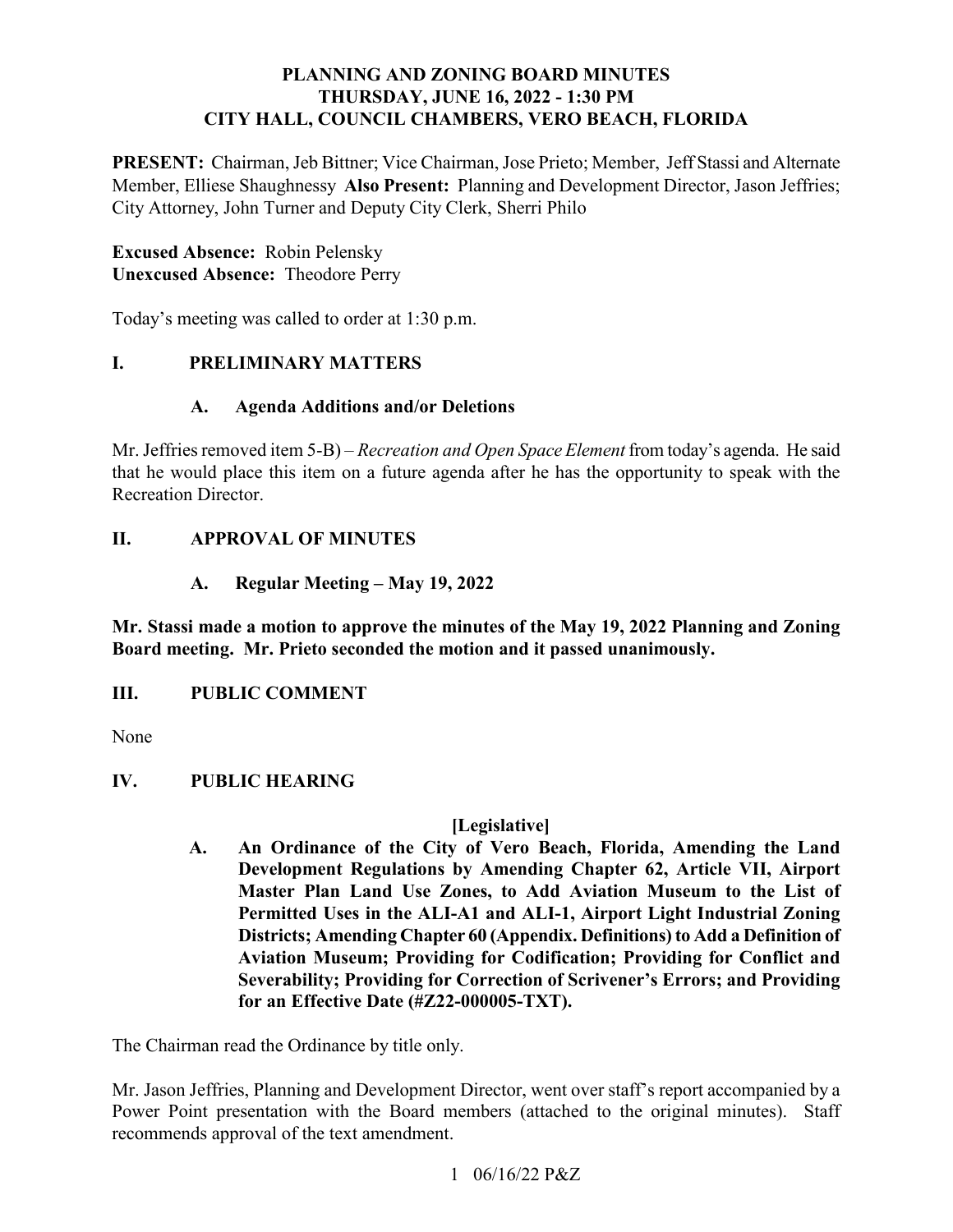The Chairman opened the public hearing at 1:39 p.m.

 time three (3) aircrafts have been donated to them. Two (2) are flyable and one (1) that needs full Mr. Carlos Halcomb, Vice Chairman of the Vero Beach Museum of Aviation, reported that at this restoration. He said they appreciate the Board's time and consideration for this text amendment.

The Chairman closed the public hearing at 1:42 p.m., with no one else wishing to be heard.

 **amending the Land Development Regulations by amending Chapter 62, Article VII, Airport severability; providing for correction of scrivener's errors; and providing for an effective date. Mr. Prieto made a motion to approve the Ordinance of the City of Vero Beach, Florida, Master Plan Land Use Zones, to add Aviation Museum to the list of permitted uses in the ALI-A1 and ALI-1, Airport Light Industrial Zoning Districts; amending Chapter 60 to add a definition of Aviation Museum; providing for codification; providing for conflict and Mr. Stassi seconded the motion and it passed 4-0 with Ms. Shaughnessy voting yes, Mr. Stassi yes, Mr. Prieto yes and Mr. Bittner yes.** 

# **V. DISCUSSIONS**

## **A. Proposed Landscaping and Tree Protection Ordinance Amendment**

 Mr. Jeffries said this item was placed on today's agenda to see if there was any additional information that the Board members would like staff to consider as they continue to work on these amendments. He briefly went over the slide, *Landscape and Tree Protection, Next Steps* of the Power Point presentation with the Board members. He felt that the public hearing on the Ordinance would be held at their July 21, 2022, meeting.

The Chairman opened the floor for public comments at 1:47 p.m.

 Mrs. Katherine Booth said that she recently gave a 10-minute presentation to the City Council about tree protection and they recommended that she speak to this Board. She said that she would like to give this presentation to the Board at their meeting on July 21, 2022, before their final decision is made.

Mr. Bittner recommended that she give her presentation to the Board at their July 21, 2022, meeting when Mrs. Pelensky is present and before the Board makes their recommendations to the City Council. The Board members agreed.

The Chairman closed public comments at 1:48 p.m., with no one else wishing to be heard.

### **B. Recreation and Open Space Element**

This item was removed from today's agenda.

# **C. Permitted Uses in Commercial Districts**

members (attached to the original minutes).<br>2 06/16/22 P&Z Mr. Jeffries went over staff's report accompanied by a Power Point presentation with the Board